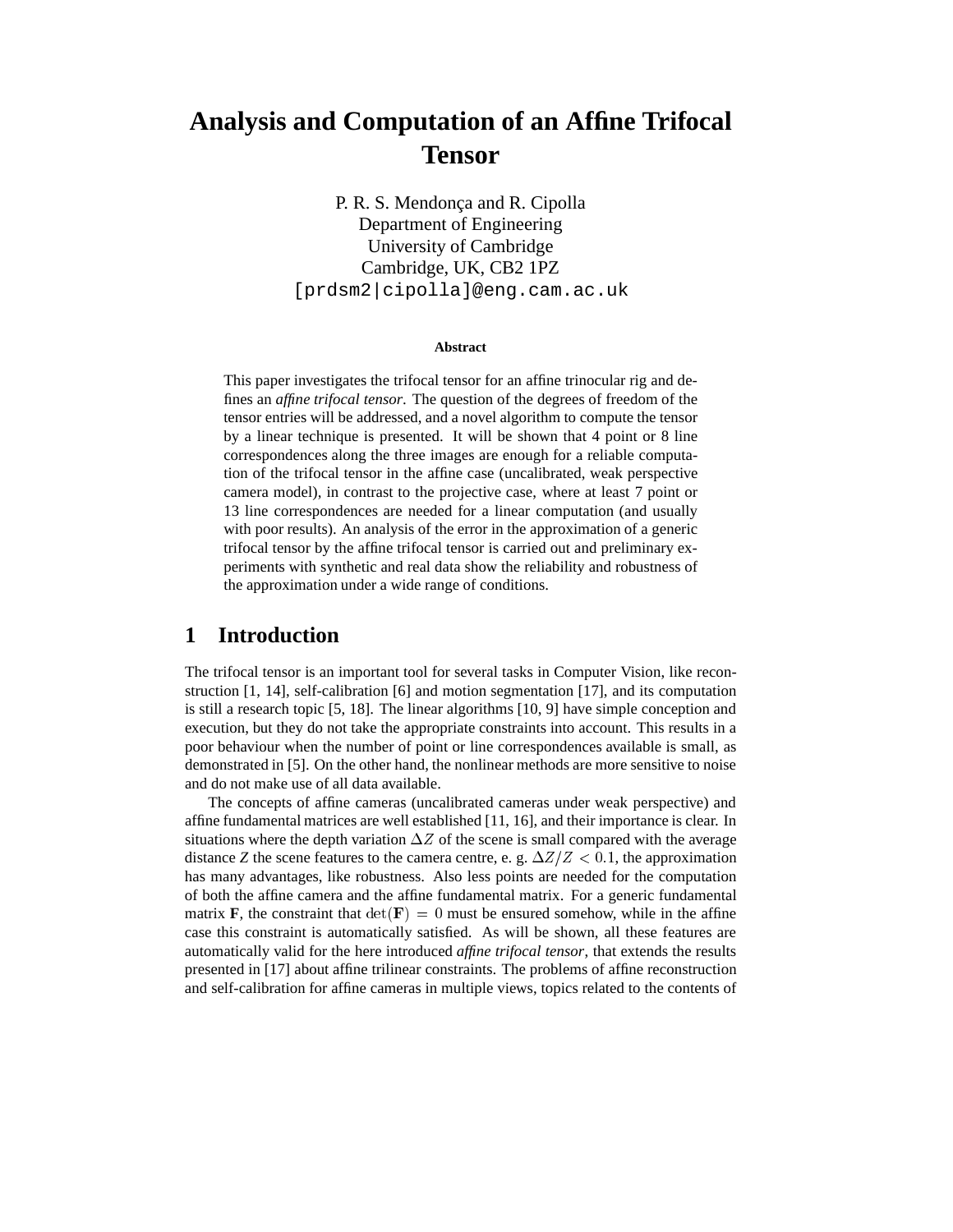this paper, are addressed in [13, 15, 14]. In [13], Euclidean motion/structure recovery is done using weak perspective cameras, while in [15] the cameras are assumed to have the same intrinsic parameters, except for a scale factor, what is consistent with the context of self-calibration. In [14] only line correspondences are used, since the method presented is based in one-dimensional cameras.

A review of the trifocal tensor is presented in the next section, where tensorial notation is used. A good introduction to this subject can be found in [3]. In Section 3 the affine fundamental matrix [16] will be revisited, leading to a natural development of the affine trifocal tensor. We verify that the 16 entries of this tensor must satisfy only 4 constraints, in contrast with the general case where the 27 entries of the tensor must satisfy 9 constraints. A linear algorithm for its computation, adapted from [10], is developed in Section 4, and experiments in the transfer of points and lines are presented in Section 5.

# **2 Review of the Trifocal Tensor**

The material presented in this section is based on [9, 10]. No proofs of the results will be presented, as they can be found in these references.

Let  $\mathbf{M} = [\mathbb{I} | \mathbf{0}], \mathbf{M}' = [a_i^i]$  and  $\mathbf{M}'' = [b_i^i]$  be three camera matrices, and let  $\lambda, \lambda'$  and <sup>j</sup> <sup>j</sup>  $\lambda$ "be three homogeneous lines associated with the images of a line in 3D space, taken from the camera with corresponding superscript. The constraint that the planes defined by such lines and their respective camera centres must intersect in the same line in space is stated in the relation

$$
\lambda_i \approx \lambda_j' \lambda_k'' T_i^{jk},\tag{1}
$$

where  $\approx$  means equality up to a scale factor and where

$$
T_i^{jk} = a_i^j b_4^k - a_4^j b_i^k \tag{2}
$$

is defined as the trifocal tensor.

Let  $u$ ,  $u'$  and  $u''$  be the images of a point in 3D space, taken from the cameras with corresponding superscripts. The points are related through the trifocal tensor by the expression

$$
u^{\prime\prime l} \approx u^k (u^{\prime i} T_k^{jl} - u^{\prime j} T_k^{il}). \tag{3}
$$

(1) and (3) execute a transfer of lines and points through the three images, i. e., given two images of a line or a point, a third image can be determined (see fig. 1).

### **2.1 Degrees of Freedom in the Entries of the Trifocal Tensor**

A triplet of cameras has 33 degrees of freedom (dof) [4] (11 dof for each one). Since the trifocal tensor is able to determine 3D structure up to a 3D homography [9] (15 dof), the correspondent trifocal tensor must have  $18 = 33 - 15$  degrees of freedom, so there are 9 constraints over its 27 entries. This is an important issue in its computation, since a method that does not take these constraints into account may produce a "non-valid" tensor, i. e. a  $3 \times 3 \times 3$  tensor that does not hold the properties of the trifocal tensor. In the affine case, the triplet of cameras has only 24 dof, and the 3D affine transformation has 12. Thus the affine trifocal tensor holds only 12 dof. As will be shown in the next section, the affine trifocal tensor has 16 non-zero entries, and thus there are only 3 constraints to be imposed, since the overall scale is not important.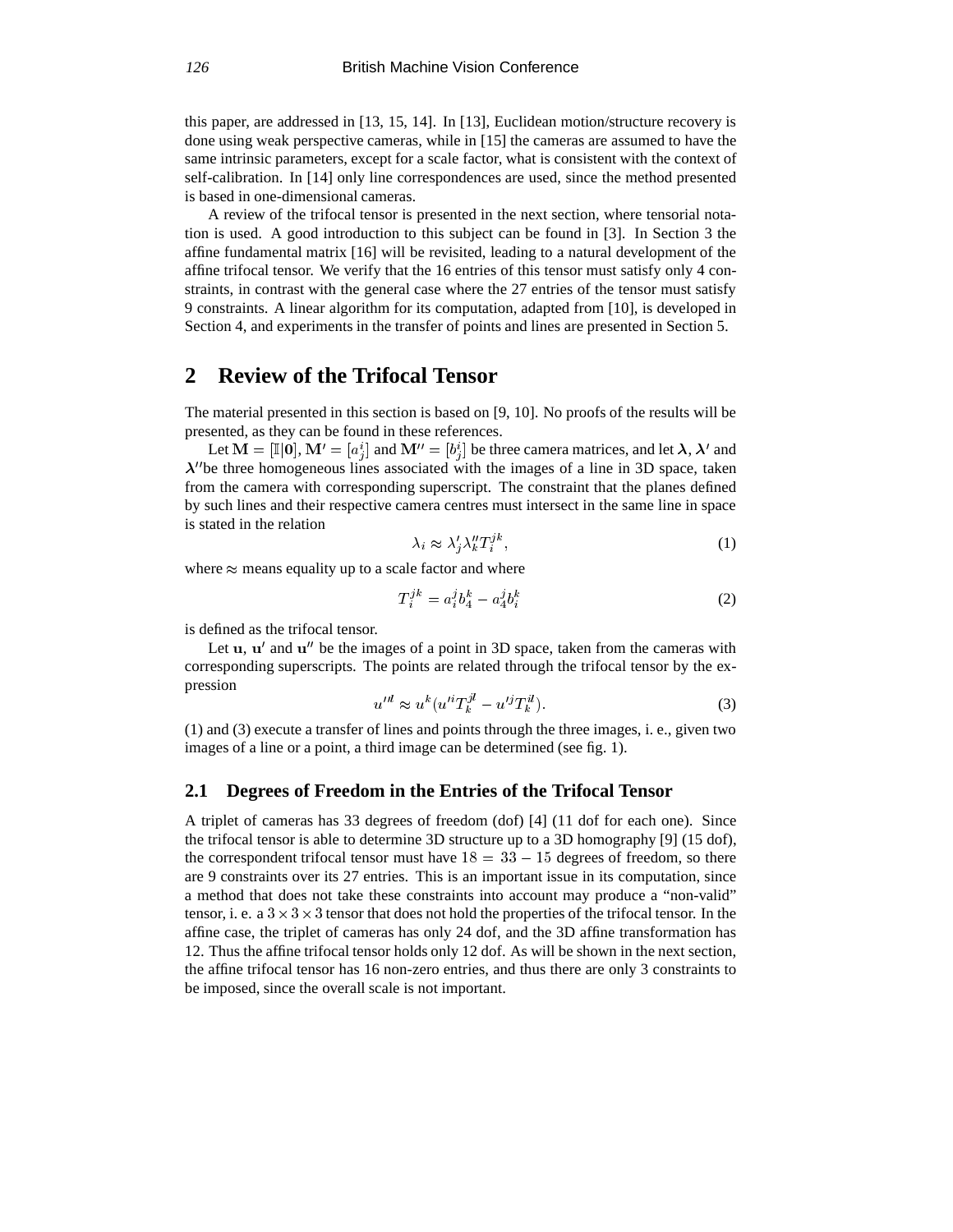

Figure 1: Images of a point and a line in a trinocular stereo rig.

# **3 The Affine Trifocal Tensor**

The key idea in the derivation of the affine trifocal tensor is to transform, by the application of an appropriated 3D homography, a generic triplet of affine cameras to a new triplet that can be used in the computation of the tensor as defined in (2). This method can also be used in the derivation of the affine fundamental matrix, yielding, as will be shown, the same result found in [16]. This procedure also implies that the affine trifocal tensor will naturally inherits the stability and reliability of the affine camera.

### **3.1 The Affine Fundamental Matrix Revisited**

Consider the camera  $P_2$  below, where the motivation for the choice of indexes will soon be clear:  $\sim$  200  $\sim$  200  $\sim$  200  $\sim$  200  $\sim$  200  $\sim$  200  $\sim$  200  $\sim$  200  $\sim$  200  $\sim$  200  $\sim$ <sup>3</sup>

$$
\tilde{\mathbf{P}}_2 = \begin{bmatrix} a_{11} & a_{12} & a_{13} & a_{14} \\ a_{21} & a_{22} & a_{23} & a_{24} \\ 0 & 0 & a_{33} & 0 \end{bmatrix} . \tag{4}
$$

It is shown in [7] that the fundamental matrix  ${\bf F}_{12}$  related to the pair of cameras  ${\bf P}_1 = \lbrack\! \lbrack\! \lbrack\! \lbrack0\rbrack\! \rbrack$ and  $P_2 = [P|p]$  is given by  $F_{12} = [p]_{\times} [P]$ , where  $[p]_{\times}$  is the skew-symmetric matrix such that  $[p]_{\times}a = p \times a$  for all a. The matrix  $P_1$  is not an affine matrix, so it is not possible to use it directly with in the computation of an affine fundamental matrix. Nevertheless, the pair of affine cameras  $P'_{1}$  and  $P'_{2}$  given by

$$
\tilde{\mathbf{P}}_1' = \begin{bmatrix} 1 & 0 & 0 & 0 \\ 0 & 1 & 0 & 0 \\ 0 & 0 & 0 & 1 \end{bmatrix} \text{ and } \tilde{\mathbf{P}}_2' = \begin{bmatrix} a_{11} & a_{12} & a_{14} & a_{13} \\ a_{21} & a_{22} & a_{24} & a_{23} \\ 0 & 0 & 0 & a_{33} \end{bmatrix}
$$
 (5)

are transformed to  $P_1$  and  $P_2$  by the 3D homography **H**, i. e.,  $P_1 = P_1'H$  and  $P_2 =$  $\tilde{\mathbf{P}}_2' \mathbf{H}$ , where  $\sim$  200  $\sim$  200  $\sim$  200  $\sim$  200  $\sim$  200  $\sim$  200  $\sim$  200  $\sim$  200  $\sim$  200  $\sim$  200  $\sim$ 

$$
\mathbf{H} = \left[ \begin{array}{cccc} 1 & 0 & 0 & 0 \\ 0 & 1 & 0 & 0 \\ 0 & 0 & 0 & 1 \\ 0 & 0 & 1 & 0 \end{array} \right].
$$
 (6)

<sup>3</sup>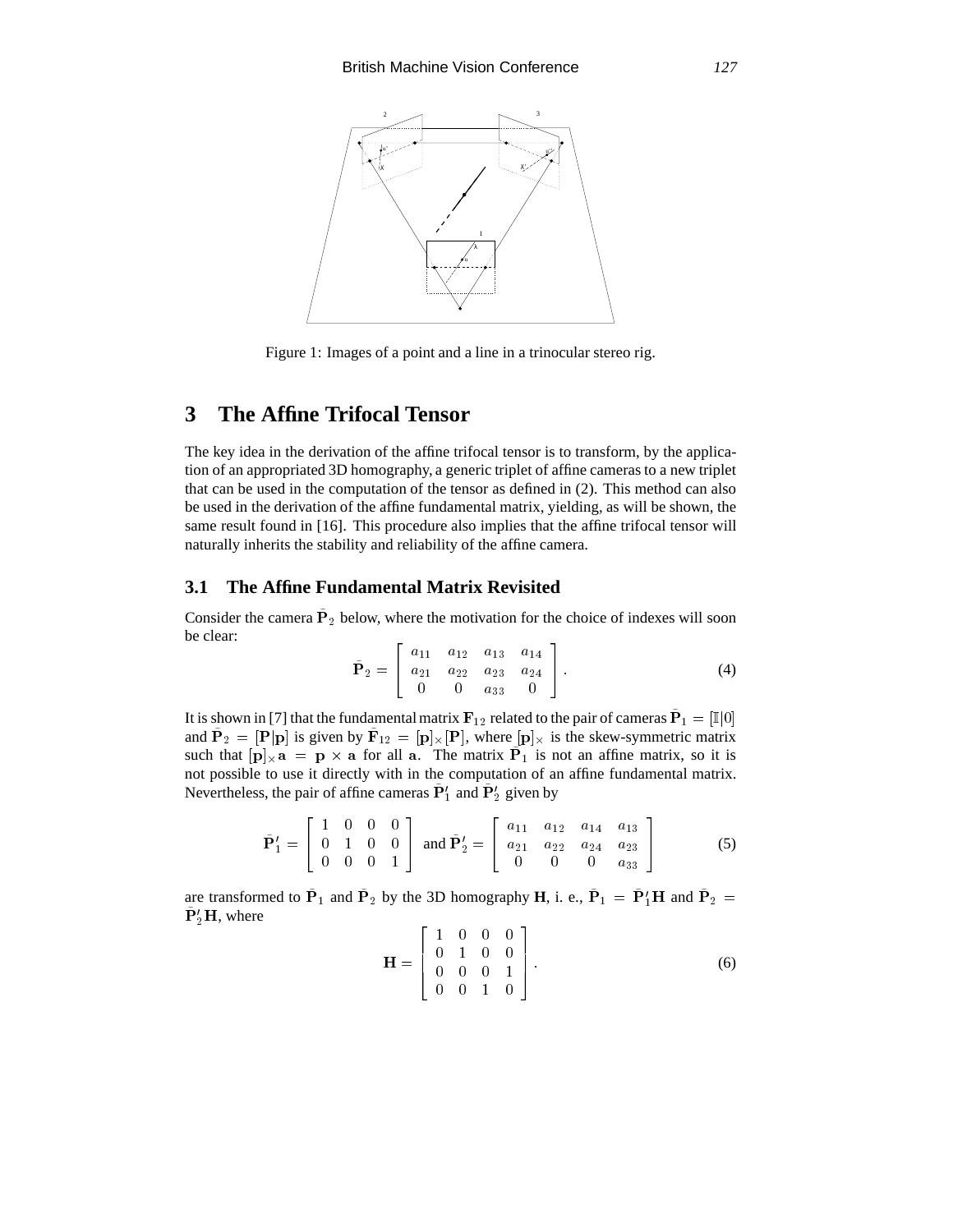Since the fundamental matrix is invariant to a 3D homography applied to each camera [7], the fundamental matrix  $\bf{F}$  for both pairs is the same, and thus,

$$
\mathbf{F} = \begin{bmatrix} 0 & 0 & -a_{24}a_{33} \\ 0 & 0 & -a_{14}a_{33} \\ a_{24}a_{11} + a_{14}a_{21} & a_{24}a_{12} + a_{14}a_{22} & a_{24}a_{13} + a_{14}a_{23} \end{bmatrix} . \tag{7}
$$

The affine fundamental matrix reconstructs the two cameras (16 dof) up to a 3D affine homography (12 dof), and thus it must have 4 dof, or 5 dof minus a scale factor, exactly how it is pointed in (7). So the affine fundamental matrix is, by definition, minimally parametrised, and four correspondences are enough for its computation. It is worth noting that  $\det(\mathbf{F}) = 0$ ; this condition must be imposed *a posteriori* in many algorithms to compute a general fundamental matrix.

### **3.2 Derivation of the Affine Trifocal Tensor**

22 Januari - Januari - Januari - Januari - Januari - Januari - Januari - Januari - Januari - Januari - Januari

The method presented in the previous section can also be extended to the computation of the trifocal tensor. Beginning with the affine cameras  $P_1$ ,  $P_2$  and  $P_3$ , where

$$
\tilde{\mathbf{P}}_3 = \begin{bmatrix} b_{11} & b_{12} & b_{14} & b_{13} \\ b_{21} & b_{22} & b_{24} & b_{23} \\ 0 & 0 & 0 & b_{33} \end{bmatrix},
$$
\n(8)

<sup>3</sup>

the application of the homography **H** to each of the matrices  $P_i$ ,  $i = 1, 2, 3$ , results in a new triplet of cameras with the same trifocal tensor  $T_i^{jk}$  (represented here by the matrices  $T_i$ ,  $i = 1, 2, 3$ ), which can be calculated by the definition in (2), resulting in

$$
\mathbf{T}_{1}^{\cdots} = \begin{bmatrix} a_{11}b_{14} - a_{14}b_{11} & a_{11}b_{24} - a_{14}b_{21} & 0 \\ a_{21}b_{14} - a_{24}b_{11} & a_{21}b_{24} - a_{24}b_{21} & 0 \\ 0 & 0 & 0 \end{bmatrix}, \qquad (9)
$$

$$
\mathbf{T}_2 = \begin{bmatrix} a_{12}b_{14} - a_{14}b_{12} & a_{12}b_{24} - a_{14}b_{22} & 0 \\ a_{22}b_{14} - a_{24}b_{12} & a_{22}b_{24} - a_{24}b_{22} & 0 \\ 0 & 0 & 0 \end{bmatrix},
$$
(10)

<sup>0</sup> <sup>0</sup> <sup>0</sup>

<sup>0</sup> <sup>0</sup> <sup>0</sup>

$$
\mathbf{T}_{3}^{\cdots} = \begin{bmatrix} a_{13}b_{14} - a_{14}b_{13} & a_{13}b_{24} - a_{14}b_{23} & -a_{14}b_{33} \\ a_{23}b_{14} - a_{24}b_{13} & a_{23}b_{24} - a_{24}b_{23} & -a_{24}b_{33} \\ a_{33}b_{14} & a_{33}b_{24} & 0 \end{bmatrix}.
$$
 (11)

There are only 16 free parameters in the affine trifocal tensor, and the condition  $\det(\mathbf{T}_i)$  = 0, for  $i = 1, 2, 3$ , is promptly satisfied for  $i = 1, 2$ , and since the one-dimensional null spaces of  $T_1$  and  $T_2$  are the same, the basis of the one-dimensional null spaces of  $\mathbf{T}_i$ ,  $i = 1, 2, 3$ , must have a common perpendicular, as imposed in [8] for the general trifocal tensor.

# **4 Linear Computation of the Affine Trifocal Tensor**

The main drawback of the linear methods for the computation of the trifocal tensor is the need of a large amount of correct matches for a reliable computation, which is usually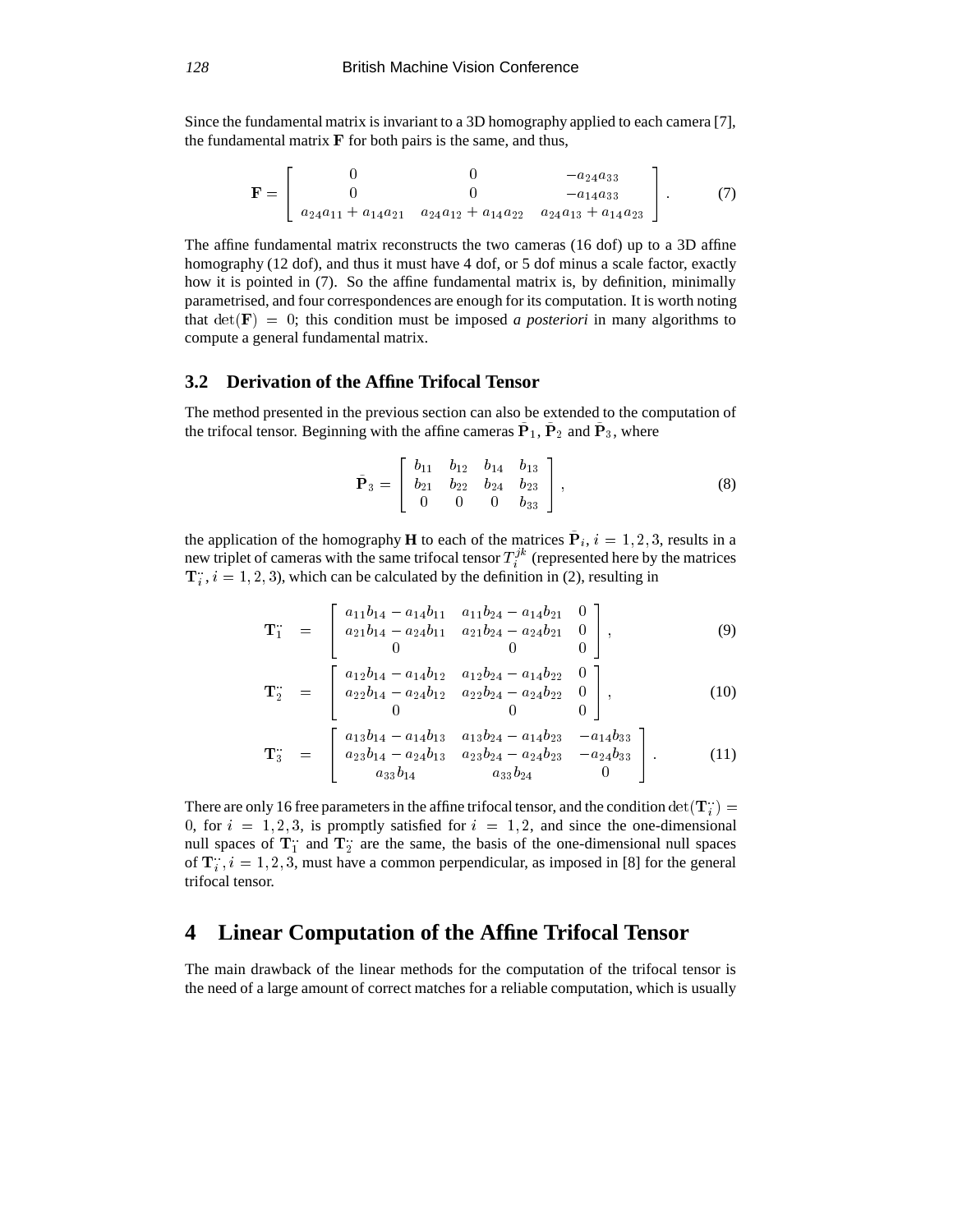difficult to obtain. The linear computation with a minimum number of points fails because the appropriate constraints are not used, and the extra degrees of freedom reduce the error for the given matches at the expenses of an increase in error for the other points. Since the affine trifocal tensor is much less unconstrained, it is expected that its linear computation give a much more reliable result, what will be confirmed by the experiments in Section 5.

Let  $\lambda = [\lambda_1, \lambda_2, \lambda_3]^T$  and  $\mathbf{u} = [u^1, u^2, u^3]^T$  be a line and a point in the line, respectively, in the homogeneous image space spanned by matrix  $P_1$ . The superscripts  $\prime$  and  $\prime\prime$ are appended to features (points or lines) to indicate they are in the homogeneous image space spanned by camera matrices  $P_2$  and  $P_3$ , respectively.

The linear method for the computation of the trifocal tensor [9, 10] relies on the equation

$$
u^i \lambda_i' \lambda_k'' T_i^{jk} = 0,\t\t(12)
$$

that can be used for correspondent triplets of points or lines indifferently. For a triplet of points  $u \leftrightarrow u' \leftrightarrow u''$ , the point **u** is selected and two different lines passing through each one of the points u' and u" are arbitrarily chosen. Each one of the four pairs of lines so generated, say  $\lambda'$  and  $\lambda''$ , yields an independent equation with the form of (12). If a triplet  $\lambda \leftrightarrow \lambda' \leftrightarrow \lambda''$  of lines is given, two different points **u** on the line  $\lambda$  are randomly chosen, resulting in two independent equations. Thus, for a general trifocal tensor, one needs at most *l* line correspondences and *p* point correspondences, where  $2l + 4p \ge 26$ , to solve for the entries of the tensor. Remember that the overall scale of the tensor is not important. In the affine case, there are only 16 non-zero entries in the tensor, and thus *l* line and *p* point correspondences satisfying  $2l + 4p \ge 15$  are enough, in accordance with [17].

In real situations, (12) will not be satisfied exactly, and the trifocal tensor may be estimated by a linear least-squares method. In the affine approximation the solution of the least-squares problem is simplified in comparison to the general case, since it involves the computation of the eigenvectors of a  $16 \times 16$  matrix, instead of a  $27 \times 27$  one.

An important issue is the minimum number of points that must be used in the computation of the trifocal tensor *if the constraints are taken into account*. In the projective case it is shown in [18] that although 5 points provide 20 equations and the constrained tensor holds only 18 dof, 6 points are necessary for its computation. This restriction appears in [18] as a characteristic of the algorithm, but the argument below, based on the theory of invariants [19, 11, chapter 1], shows that this result does not depend on the algorithm used.

The trifocal tensor, in the projective case, can be used to reconstruct the scene apart from a 3D homography. Except for particular configurations (e. g. coplanar or collinear points), there are no projective invariants for less then six points in space [12], and thus 5 points do not provide the necessary information about the projective structure of the triplet of cameras. A more remarkable result is that the computation of the affine trifocal tensor cannot be done with less then 4 point correspondences, and thus the linear algorithm, in the affine case, makes the best possible use of the available information. To state that it is enough to observe that there is no affine invariant for less then 4 generic points in space, although 4 points define a tetrahedron whose volume, under the group of affine transformations, is a relative invariant of weight 1. This is a direct consequence of the identity  $\mathbf{A} \mathbf{a} \cdot (\mathbf{A} \mathbf{b} \times \mathbf{A} \mathbf{c}) = \det(\mathbf{A}) \mathbf{a} \cdot (\mathbf{b} \times \mathbf{c}).$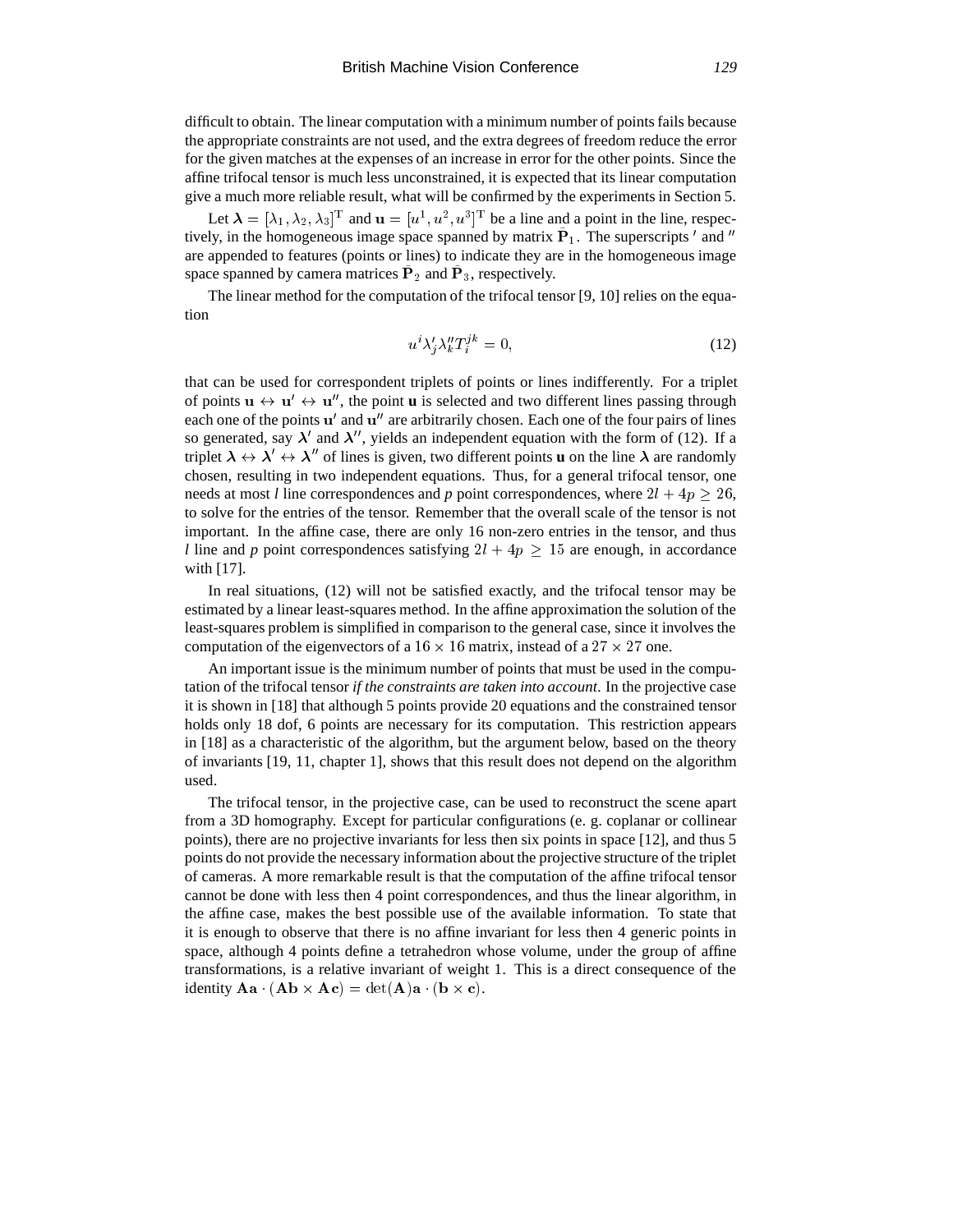### **5 Preliminary Results**

### **5.1 Experiments with Synthetic Data**

To evaluate the validity of the proposed model for the affine tensor, some experiments were done. Firstly, 10 points  $X_i$ ,  $i = 1, 2, \ldots, 10$ , were randomly placed with an uniform distribution inside a square box with side 2 and centred at the point  $(0,0,21)$ . Then, the points were projected through cameras  $P_1$ ,  $P_2$  and  $P_3$ , where the centre  $C_i$  and the unitary normal vector to the image plane of camera  $P_i, n_i$ , are

 $C_1$  =  $\pm$  0.0 0.0 0.0  $\pm$ ,  $\mathbf{n}_1$  =  $\pm$  0.0000 0.0000 1.0000  $\pm$ ;  $C_2$  =  $|-1.0$  0.5 2.0  $\cdot$ ,  $n_2$  =  $|$  0.0393  $-$ 0.0174 0.9991  $\cdot$ ;  $C_3$  =  $(0.5 \pm 0.0 \pm 0.1)$   $(1.0 \pm 0.1)$   $(1.2 \pm 0.034)$   $(1.00 \pm 0.0202)$   $(0.9990 \pm 0.000)$ 

The centroid of the points  $X_i$ ,  $i = 1, 2, \ldots, 10$  is  $X_0 = \begin{bmatrix} -0.1238 & 0.0257 & 21.0217 \end{bmatrix}^T$ and thus  $\max_i ||C_i - X_0|| = 21.0471$ , for  $i = 1$ . This is in agreement with the rule of thumb that for a good affine approximation the average depth of the scene must be around 10 times less then the viewing distance. The points  $X_i$  and the configuration of the cameras are shown in fig. 2.



Figure 2: Configuration of the cameras and points. The arrows are the normal vectors to the image plane of each camera, starting from the respective camera centres. The open dot is the origin of the image coordinate system, and the stars are the 3D points.

Fig. 3 shows the result of the transfer of lines and points using the affine trifocal tensor. The tensor was computed with only four point correspondences, and the transfer error is hardly perceived by the eye.

The effects of noise in image data are shown in fig. 4. In this experiment the position of the points on each image was perturbed with zero mean Gaussian noise, with variance in the interval  $(0,1)$ , and the trifocal tensor was calculated in the projective and affine cases, both with the minimum number of points. It is evident that the linear algorithm has an extremely bad performance in the projective case, but gives a reasonable accurate result if the affine approximation is used.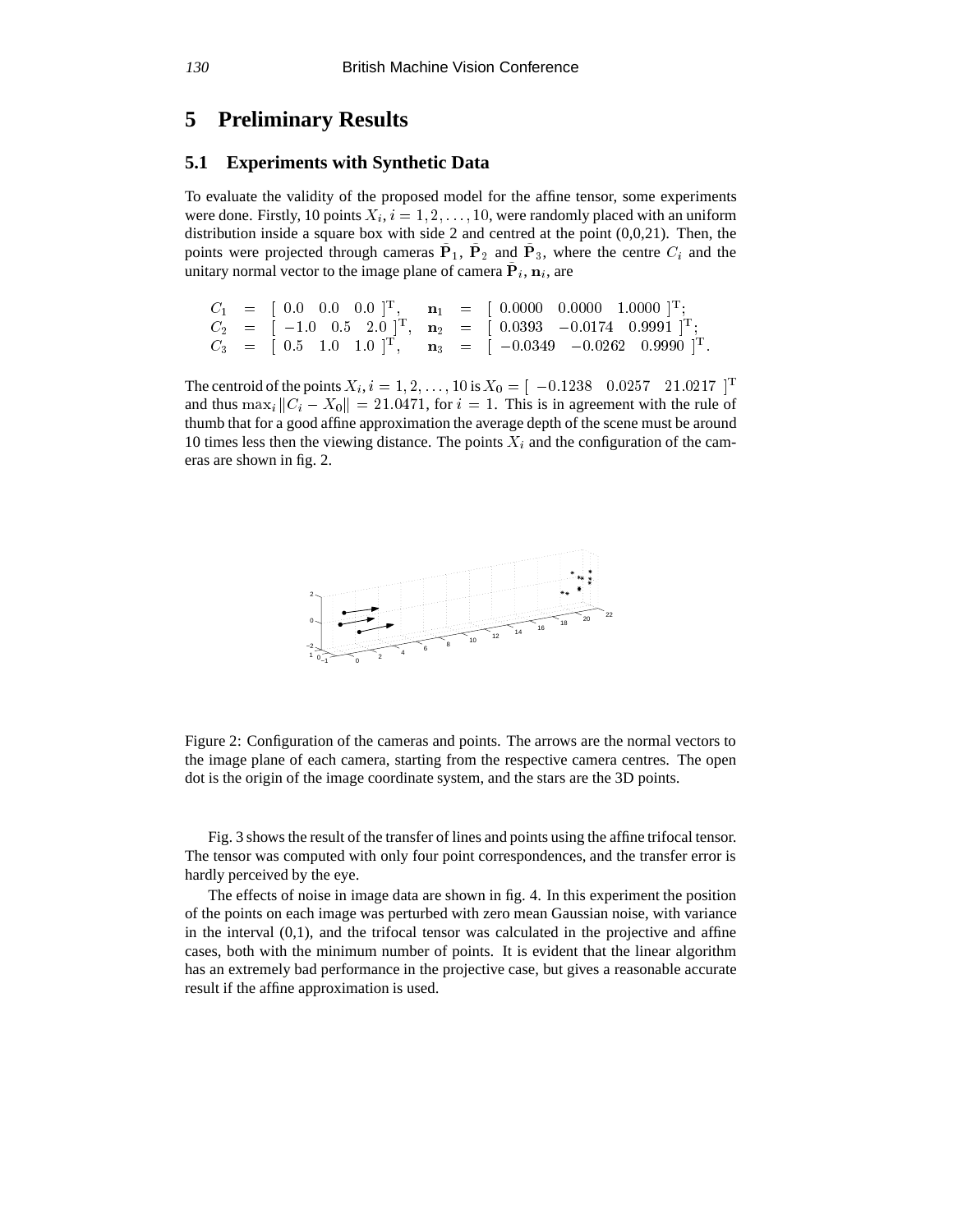

Figure 3: Transfer of points and lines. a) The stars are the correct point images, and the circles are the transfered points. b) The continuous lines are the correct line images, and the dashes show the transfered lines.



Figure 4: Stability of the linear computation of the trifocal tensor with minimum number of points. The dashed line is the projective case (7 points) and the solid line is the affine case (4 points). The *x* axis is the noise variance, and the *y* axis is the mean square error (in pixels) of the transfered points. As pointed in [5], the linear algorithm fails completely for the projective case when the minimum number of points is used, but the affine approximation performs well for realistic amounts of noise.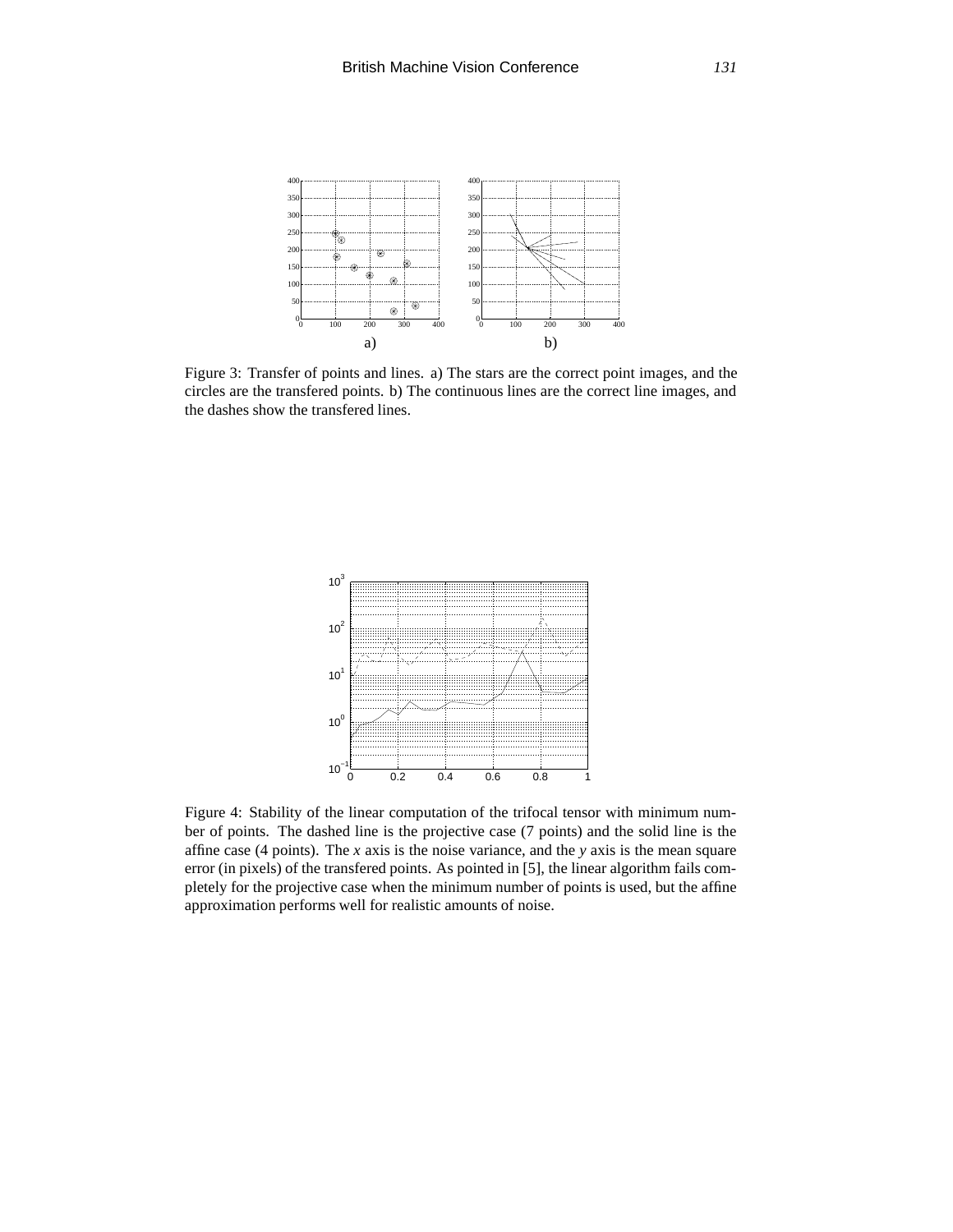### **5.2 Experiments with Real Data**

A further experiment, this time with real data, was also done. From three images of a calibration grid, lines were fitted to edges found using Canny's edge detector [2]. Squares where automatically extracted, and four point matches in the three images were selected by hand. With this triplets, the affine trifocal tensor was linearly computed and then used to transfer squares from images 5a and 5b to image 5c. The mean distance from correspondent vertices of transfered squares to extracted squares is 1.2633 pixels, enough to produce a correct matching for all squares in the grid.



Figure 5: The dots show the points selected for the computation of affine trifocal tensor. The squares in images a) and b) were used to predict the squares in image c).

# **6 Conclusions**

The trifocal tensor plays for trinocular rigs the same role as the fundamental matrix plays for stereo rigs, allowing recovery of structure apart from a 3D homography [9]. It is an effective tool for solving problems in several major topics of Computer Vision [1, 14, 17, 6]. The major contribution of this paper is the introduction of an *affine trifocal tensor*. This entity is connected to the general trifocal tensor in the same way that the affine fundamental matrix [16] and the affine camera [11] are connected to the general fundamental matrix and the projective camera. The affine trifocal tensor has several advantages over the general trifocal tensor: less point and line correspondences are needed for its computation, that can be reliably and robustly done by a linear algorithm, and it naturally satisfies most of the constraints of a generic trifocal tensor. The linear algorithm for the computation of the trifocal tensor [9] was adapted to the affine case, and experiments with synthetic and real data confirmed the usefulness of the ideas here developed.

# **Acknowledgements**

P. R. S. Mendonca would like to acknowledge CAPES for the grant BEX 1165/96-8 that partially funded this research.